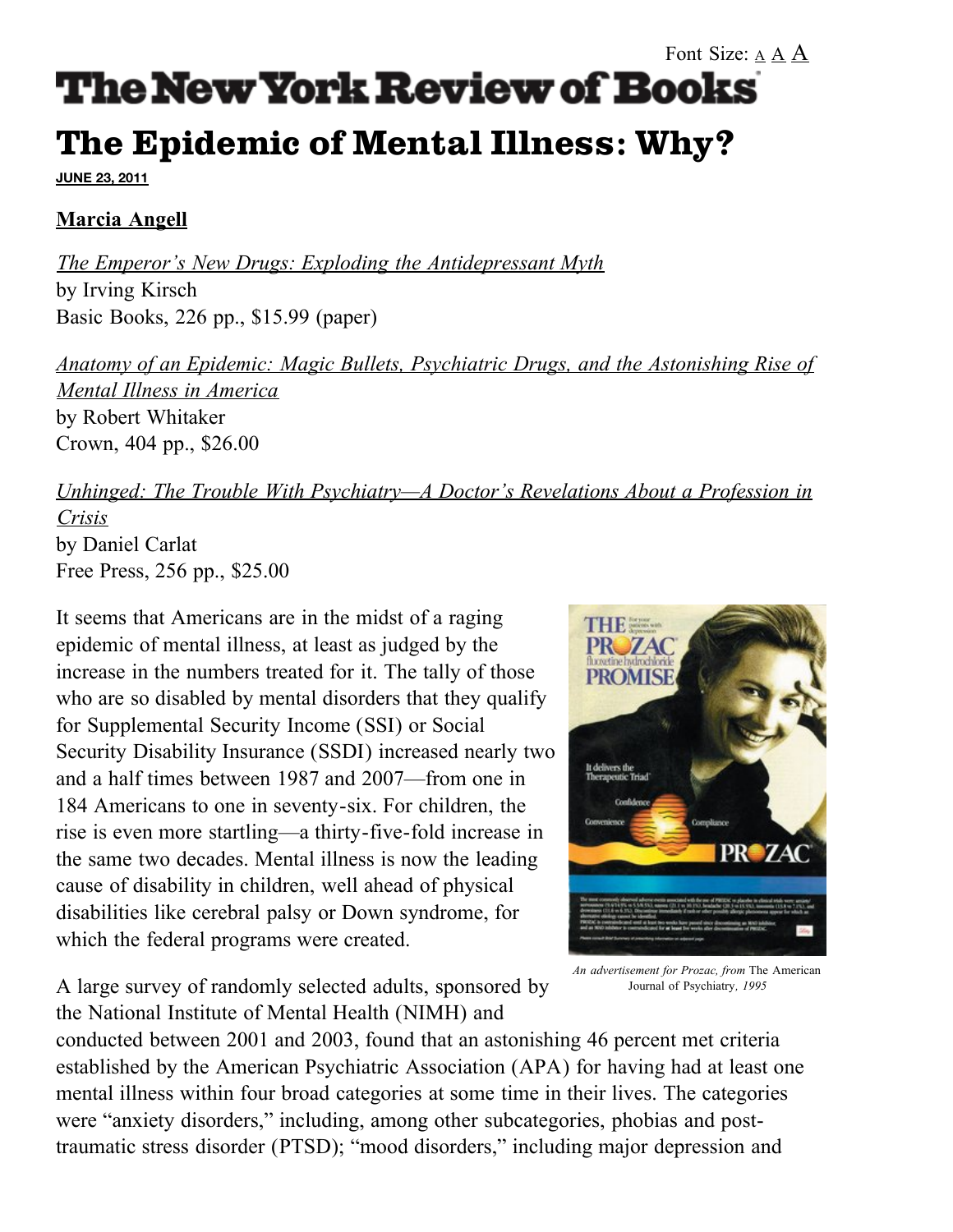bipolar disorders; "impulse-control disorders," including various behavioral problems and attention-deficit/hyperactivity disorder (ADHD); and "substance use disorders," including alcohol and drug abuse. Most met criteria for more than one diagnosis. Of a subgroup affected within the previous year, a third were under treatment—up from a fifth in a similar survey ten years earlier.

Nowadays treatment by medical doctors nearly always means psychoactive drugs, that is, drugs that affect the mental state. In fact, most psychiatrists treat only with drugs, and refer patients to psychologists or social workers if they believe psychotherapy is also warranted. The shift from "talk therapy" to drugs as the dominant mode of treatment coincides with the emergence over the past four decades of the theory that mental illness is caused primarily by chemical imbalances in the brain that can be corrected by specific drugs. That theory became broadly accepted, by the media and the public as well as by the medical profession, after Prozac came to market in 1987 and was intensively promoted as a corrective for a deficiency of serotonin in the brain. The number of people treated for depression tripled in the following ten years, and about 10 percent of Americans over age six now take antidepressants. The increased use of drugs to treat psychosis is even more dramatic. The new generation of antipsychotics, such as Risperdal, Zyprexa, and Seroquel, has replaced cholesterol-lowering agents as the topselling class of drugs in the US.

What is going on here? Is the prevalence of mental illness really that high and still climbing? Particularly if these disorders are biologically determined and not a result of environmental influences, is it plausible to suppose that such an increase is real? Or are we learning to recognize and diagnose mental disorders that were always there? On the other hand, are we simply expanding the criteria for mental illness so that nearly everyone has one? And what about the drugs that are now the mainstay of treatment? Do they work? If they do, shouldn't we expect the prevalence of mental illness to be declining, not rising?

These are the questions, among others, that concern the authors of the three provocative books under review here. They come at the questions from different backgrounds— Irving Kirsch is a psychologist at the University of Hull in the UK, Robert Whitaker a journalist and previously the author of a history of the treatment of mental illness called *Mad in America* (2001), and Daniel Carlat a psychiatrist who practices in a Boston suburb and publishes a newsletter and blog about his profession.

The authors emphasize different aspects of the epidemic of mental illness. Kirsch is concerned with whether antidepressants work. Whitaker, who has written an angrier book, takes on the entire spectrum of mental illness and asks whether psychoactive drugs create worse problems than they solve. Carlat, who writes more in sorrow than in anger, looks mainly at how his profession has allied itself with, and is manipulated by, the pharmaceutical industry. But despite their differences, all three are in remarkable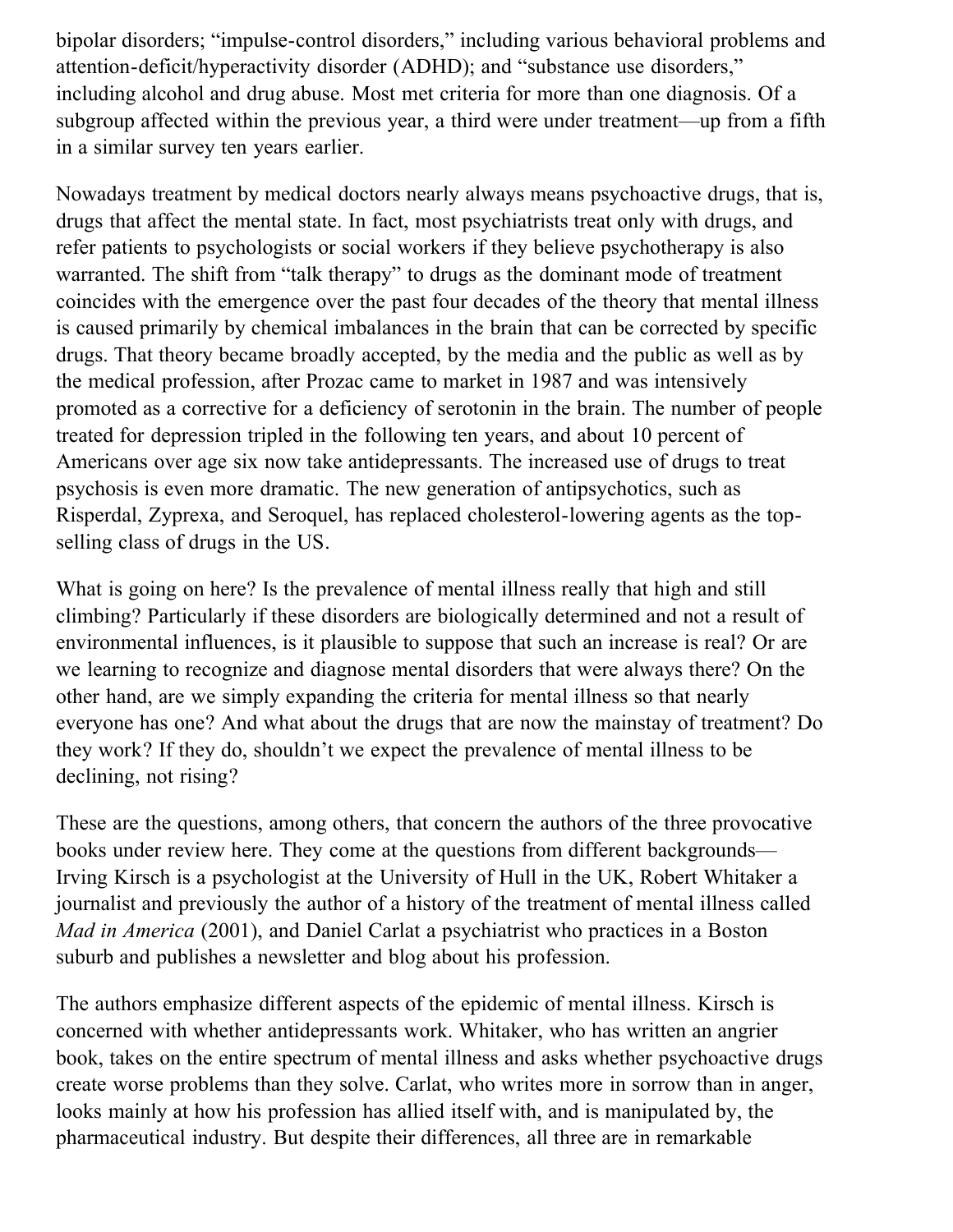agreement on some important matters, and they have documented their views well.

First, they agree on the disturbing extent to which the companies that sell psychoactive drugs—through various forms of marketing, both legal and illegal, and what many people would describe as bribery—have come to determine what constitutes a mental illness and how the disorders should be diagnosed and treated. This is a subject to which I'll return.

Second, none of the three authors subscribes to the popular theory that mental illness is caused by a chemical imbalance in the brain. As Whitaker tells the story, that theory had its genesis shortly after psychoactive drugs were introduced in the 1950s. The first was Thorazine (chlorpromazine), which was launched in 1954 as a "major tranquilizer" and quickly found widespread use in mental hospitals to calm psychotic patients, mainly those with schizophrenia. Thorazine was followed the next year by Miltown (meprobamate), sold as a "minor tranquilizer" to treat anxiety in outpatients. And in 1957, Marsilid (iproniazid) came on the market as a "psychic energizer" to treat depression.

In the space of three short years, then, drugs had become available to treat what at that time were regarded as the three major categories of mental illness—psychosis, anxiety, and depression—and the face of psychiatry was totally transformed. These drugs, however, had not initially been developed to treat mental illness. They had been derived from drugs meant to treat infections, and were found only serendipitously to alter the mental state. At first, no one had any idea how they worked. They simply blunted disturbing mental symptoms. But over the next decade, researchers found that these drugs, and the newer psychoactive drugs that quickly followed, affected the levels of certain chemicals in the brain.

Some brief—and necessarily quite simplified—background: the brain contains billions of nerve cells, called neurons, arrayed in immensely complicated networks and communicating with one another constantly. The typical neuron has multiple filamentous extensions, one called an axon and the others called dendrites, through which it sends and receives signals from other neurons. For one neuron to communicate with another, however, the signal must be transmitted across the tiny space separating them, called a synapse. To accomplish that, the axon of the sending neuron releases a chemical, called a neurotransmitter, into the synapse. The neurotransmitter crosses the synapse and attaches to receptors on the second neuron, often a dendrite, thereby activating or inhibiting the receiving cell. Axons have multiple terminals, so each neuron has multiple synapses. Afterward, the neurotransmitter is either reabsorbed by the first neuron or metabolized by enzymes so that the status quo ante is restored. There are exceptions and variations to this story, but that is the usual way neurons communicate with one another.

When it was found that psychoactive drugs affect neurotransmitter levels in the brain, as evidenced mainly by the levels of their breakdown products in the spinal fluid, the theory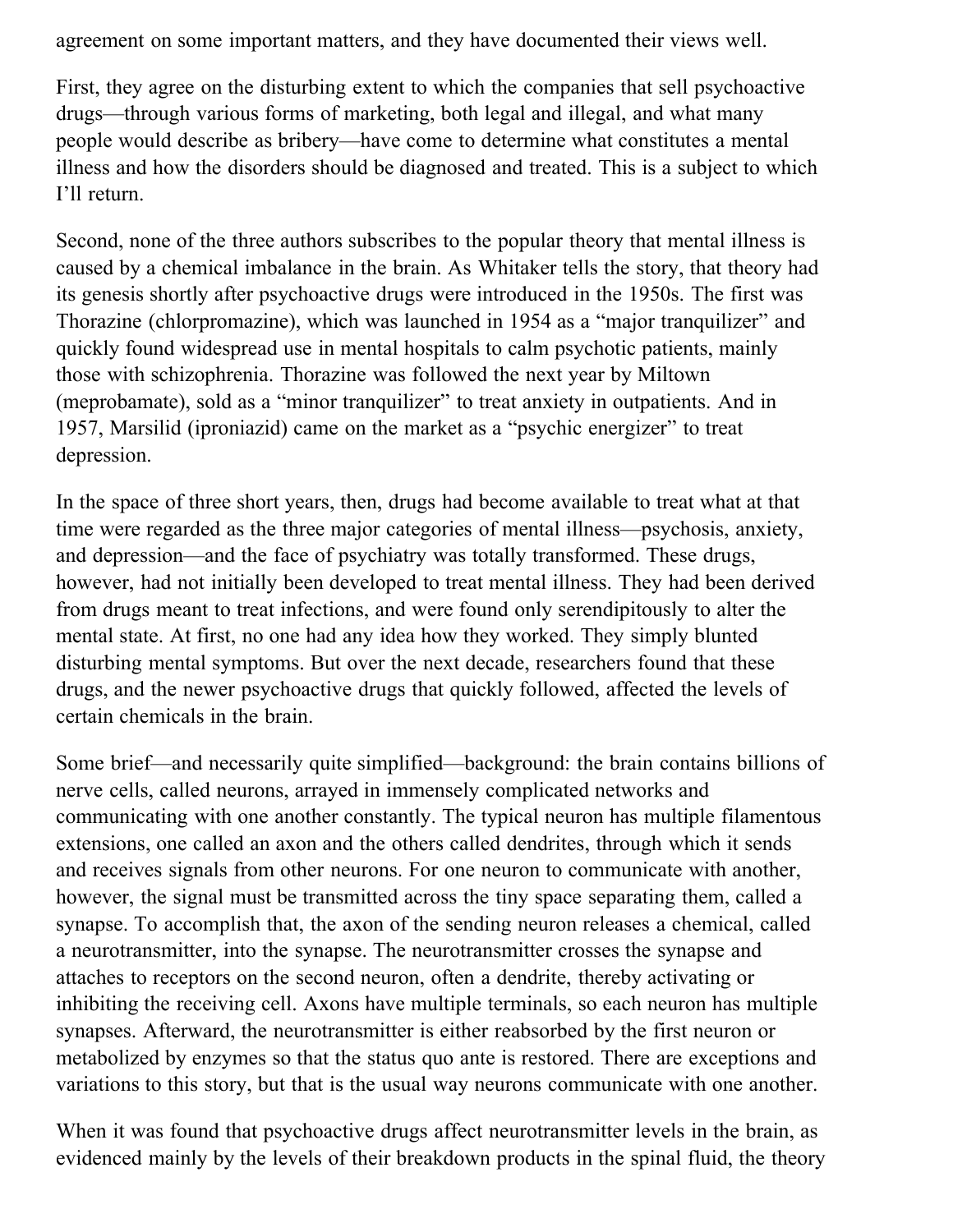arose that the cause of mental illness is an abnormality in the brain's concentration of these chemicals that is specifically countered by the appropriate drug. For example, because Thorazine was found to lower dopamine levels in the brain, it was postulated that psychoses like schizophrenia are caused by too much dopamine. Or later, because certain antidepressants increase levels of the neurotransmitter serotonin in the brain, it was postulated that depression is caused by too little serotonin. (These antidepressants, like Prozac or Celexa, are called selective serotonin reuptake inhibitors (SSRIs) because they prevent the reabsorption of serotonin by the neurons that release it, so that more remains in the synapses to activate other neurons.) Thus, instead of developing a drug to treat an abnormality, an abnormality was postulated to fit a drug.

That was a great leap in logic, as all three authors point out. It was entirely possible that drugs that affected neurotransmitter levels could relieve symptoms even if neurotransmitters had nothing to do with the illness in the first place (and even possible that they relieved symptoms through some other mode of action entirely). As Carlat puts it, "By this same logic one could argue that the cause of all pain conditions is a deficiency of opiates, since narcotic pain medications activate opiate receptors in the brain." Or similarly, one could argue that fevers are caused by too little aspirin.

But the main problem with the theory is that after decades of trying to prove it, researchers have still come up empty-handed. All three authors document the failure of scientists to find good evidence in its favor. Neurotransmitter function seems to be normal in people with mental illness before treatment. In Whitaker's words:

Prior to treatment, patients diagnosed with schizophrenia, depression, and other psychiatric disorders do not suffer from any known "chemical imbalance." However, once a person is put on a psychiatric medication, which, in one manner or another, throws a wrench into the usual mechanics of a neuronal pathway, his or her brain begins to function…*abnormally*.

Carlat refers to the chemical imbalance theory as a "myth" (which he calls "convenient" because it destigmatizes mental illness), and Kirsch, whose book focuses on depression, sums up this way: "It now seems beyond question that the traditional account of depression as a chemical imbalance in the brain is simply wrong." Why the theory persists despite the lack of evidence is a subject I'll come to.

Do the drugs work? After all, regardless of the theory, that is the practical question. In his spare, remarkably engrossing book, *The Emperor's New Drugs*, Kirsch describes his fifteen-year scientific quest to answer that question about antidepressants. When he began his work in 1995, his main interest was in the effects of placebos. To study them, he and a colleague reviewed thirty-eight published clinical trials that compared various treatments for depression with placebos, or compared psychotherapy with no treatment. Most such trials last for six to eight weeks, and during that time, patients tend to improve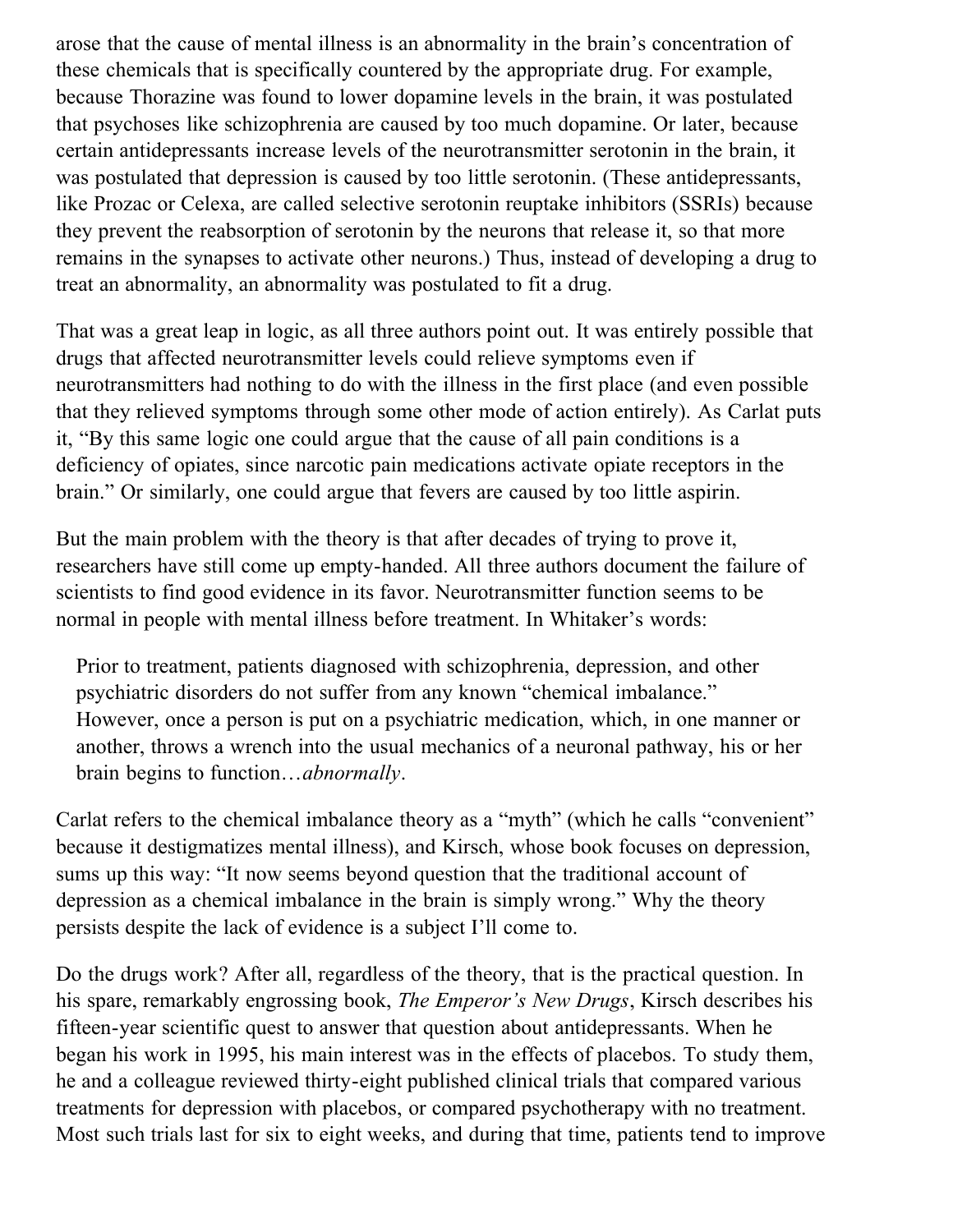somewhat even without any treatment. But Kirsch found that placebos were three times as effective as no treatment. That didn't particularly surprise him. What did surprise him was the fact that antidepressants were only marginally better than placebos. As judged by scales used to measure depression, placebos were 75 percent as effective as antidepressants. Kirsch then decided to repeat his study by examining a more complete and standardized data set.

The data he used were obtained from the US Food and Drug Administration (FDA) instead of the published literature. When drug companies seek approval from the FDA to market a new drug, they must submit to the agency all clinical trials they have sponsored. The trials are usually double-blind and placebo-controlled, that is, the participating patients are randomly assigned to either drug or placebo, and neither they nor their doctors know which they have been assigned. The patients are told only that they will receive an active drug or a placebo, and they are also told of any side effects they might experience. If two trials show that the drug is more effective than a placebo, the drug is generally approved. But companies may sponsor as many trials as they like, most of which could be negative—that is, fail to show effectiveness. All they need is two positive ones. (The results of trials of the same drug can differ for many reasons, including the way the trial is designed and conducted, its size, and the types of patients studied.)

For obvious reasons, drug companies make very sure that their positive studies are published in medical journals and doctors know about them, while the negative ones often languish unseen within the FDA, which regards them as proprietary and therefore confidential. This practice greatly biases the medical literature, medical education, and treatment decisions.

Kirsch and his colleagues used the Freedom of Information Act to obtain FDA reviews of all placebocontrolled clinical trials, whether positive or negative, submitted for the initial approval of the six most widely used antidepressant drugs approved between 1987 and 1999—Prozac, Paxil, Zoloft, Celexa, Serzone, and Effexor. This was a better data set than the one used in



Edward Gorey Charitable Trust

his previous study, not only because it included negative studies but because the FDA sets uniform quality standards for the trials it reviews and not all of the published research in Kirsch's earlier study had been submitted to the FDA as part of a drug approval application.

Altogether, there were forty-two trials of the six drugs. Most of them were negative. Overall, placebos were 82 percent as effective as the drugs, as measured by the Hamilton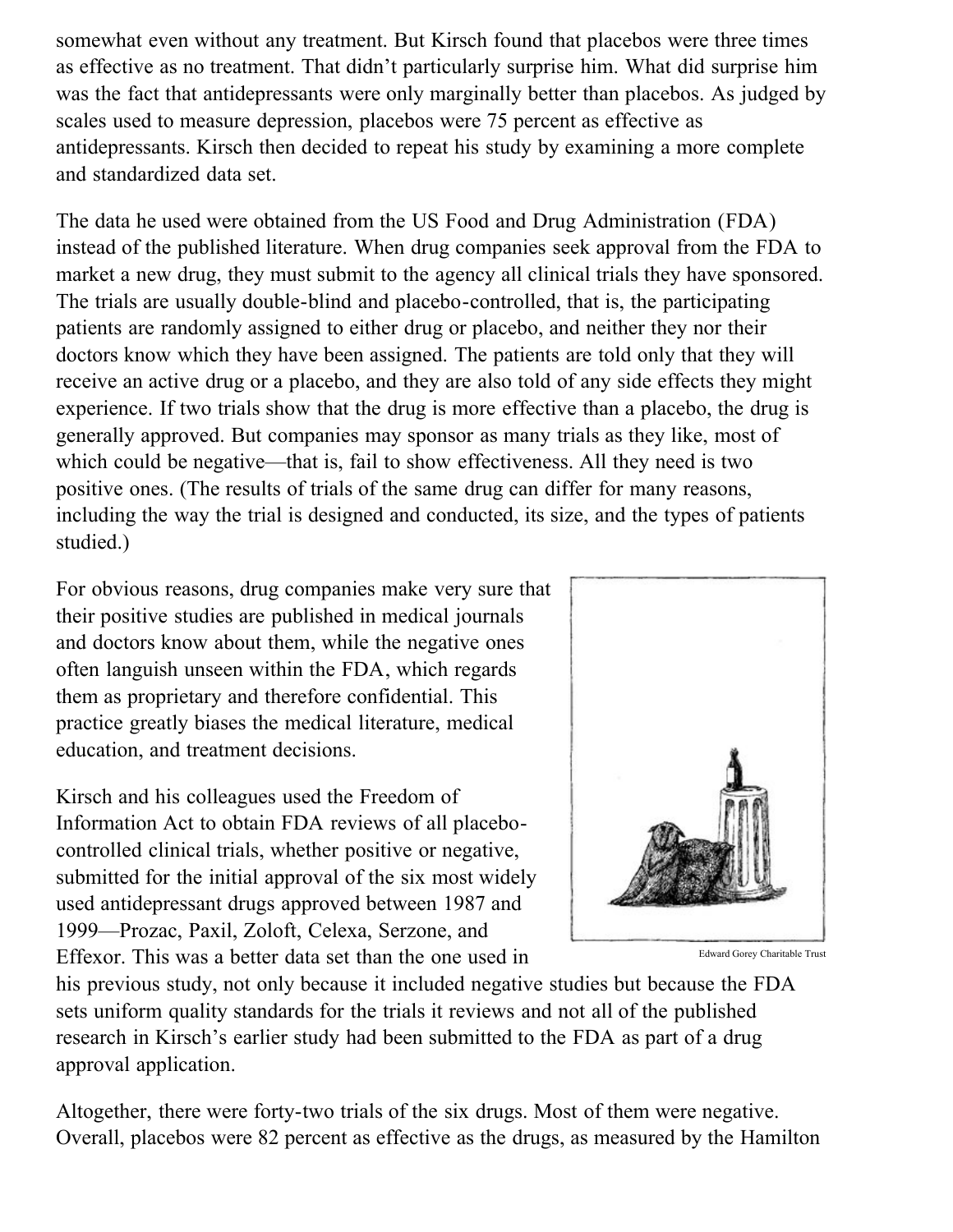Depression Scale (HAM-D), a widely used score of symptoms of depression. The average difference between drug and placebo was only 1.8 points on the HAM-D, a difference that, while statistically significant, was clinically meaningless. The results were much the same for all six drugs: they were all equally unimpressive. Yet because the positive studies were extensively publicized, while the negative ones were hidden, the public and the medical profession came to believe that these drugs were highly effective antidepressants.

Kirsch was also struck by another unexpected finding. In his earlier study and in work by others, he observed that even treatments that were not considered to be antidepressants such as synthetic thyroid hormone, opiates, sedatives, stimulants, and some herbal remedies—were as effective as antidepressants in alleviating the symptoms of depression. Kirsch writes, "When administered as antidepressants, drugs that increase, decrease or have no effect on serotonin all relieve depression to about the same degree." What all these "effective" drugs had in common was that they produced side effects, which participating patients had been told they might experience.

It is important that clinical trials, particularly those dealing with subjective conditions like depression, remain double-blind, with neither patients nor doctors knowing whether or not they are getting a placebo. That prevents both patients and doctors from imagining improvements that are not there, something that is more likely if they believe the agent being administered is an active drug instead of a placebo. Faced with his findings that nearly any pill with side effects was slightly more effective in treating depression than an inert placebo, Kirsch speculated that the presence of side effects in individuals receiving drugs enabled them to guess correctly that they were getting active treatment—and this was borne out by interviews with patients and doctors—which made them more likely to report improvement. He suggests that the reason antidepressants appear to work better in relieving severe depression than in less severe cases is that patients with severe symptoms are likely to be on higher doses and therefore experience more side effects.

To further investigate whether side effects bias responses, Kirsch looked at some trials that employed "active" placebos instead of inert ones. An active placebo is one that itself produces side effects, such as atropine—a drug that selectively blocks the action of certain types of nerve fibers. Although not an antidepressant, atropine causes, among other things, a noticeably dry mouth. In trials using atropine as the placebo, there was no difference between the antidepressant and the active placebo. Everyone had side effects of one type or another, and everyone reported the same level of improvement. Kirsch reported a number of other odd findings in clinical trials of antidepressants, including the fact that there is no dose-response curve—that is, high doses worked no better than low ones—which is extremely unlikely for truly effective drugs. "Putting all this together," writes Kirsch,

leads to the conclusion that the relatively small difference between drugs and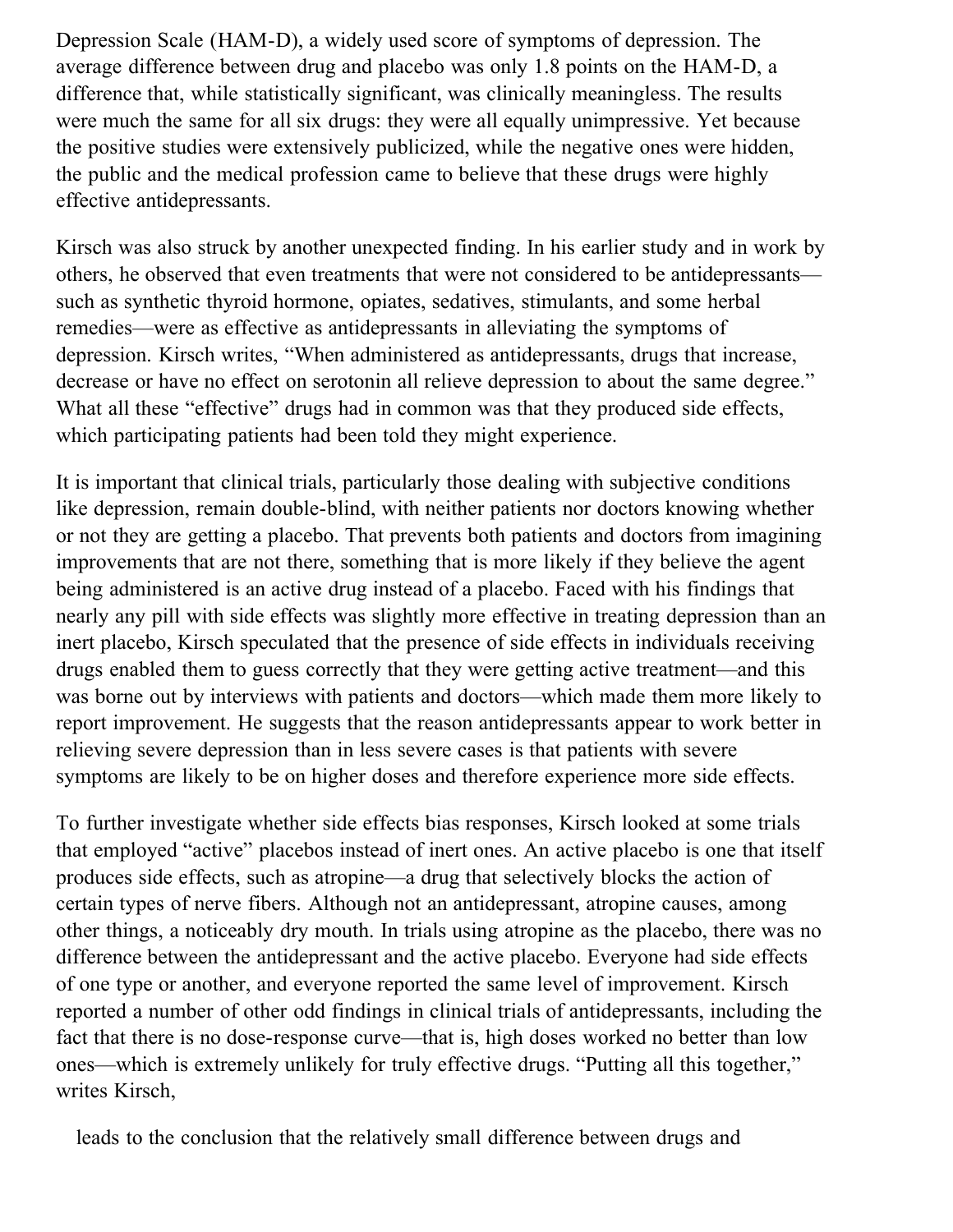placebos might not be a real drug effect at all. Instead, it might be an enhanced placebo effect, produced by the fact that some patients have broken [the] blind and have come to realize whether they were given drug or placebo. If this is the case, then there is no real antidepressant drug effect at all. Rather than comparing placebo to drug, we have been comparing "regular" placebos to "extra-strength" placebos.

That is a startling conclusion that flies in the face of widely accepted medical opinion, but Kirsch reaches it in a careful, logical way. Psychiatrists who use antidepressants and that's most of them—and patients who take them might insist that they know from clinical experience that the drugs work. But anecdotes are known to be a treacherous way to evaluate medical treatments, since they are so subject to bias; they can suggest hypotheses to be studied, but they cannot prove them. That is why the development of the double-blind, randomized, placebo-controlled clinical trial in the middle of the past century was such an important advance in medical science. Anecdotes about leeches or laetrile or megadoses of vitamin C, or any number of other popular treatments, could not stand up to the scrutiny of well-designed trials. Kirsch is a faithful proponent of the scientific method, and his voice therefore brings a welcome objectivity to a subject often swayed by anecdotes, emotions, or, as we will see, self-interest.

Whitaker's book is broader and more polemical. He considers all mental illness, not just depression. Whereas Kirsch concludes that antidepressants are probably no more effective than placebos, Whitaker concludes that they and most of the other psychoactive drugs are not only ineffective but harmful. He begins by observing that even as drug treatment for mental illness has skyrocketed, so has the prevalence of the conditions treated:

The number of disabled mentally ill has risen dramatically since 1955, and during the past two decades, a period when the prescribing of psychiatric medications has exploded, the number of adults and children disabled by mental illness has risen at a mind-boggling rate. Thus we arrive at an obvious question, even though it is heretical in kind: Could our drug-based paradigm of care, in some unforeseen way, be fueling this modern-day plague?

Moreover, Whitaker contends, the natural history of mental illness has changed. Whereas conditions such as schizophrenia and depression were once mainly self-limited or episodic, with each episode usually lasting no more than six months and interspersed with long periods of normalcy, the conditions are now chronic and lifelong. Whitaker believes that this might be because drugs, even those that relieve symptoms in the short term, cause long-term mental harms that continue after the underlying illness would have naturally resolved.

The evidence he marshals for this theory varies in quality. He doesn't sufficiently acknowledge the difficulty of studying the natural history of any illness over a fiftysome-year time span during which many circumstances have changed, in addition to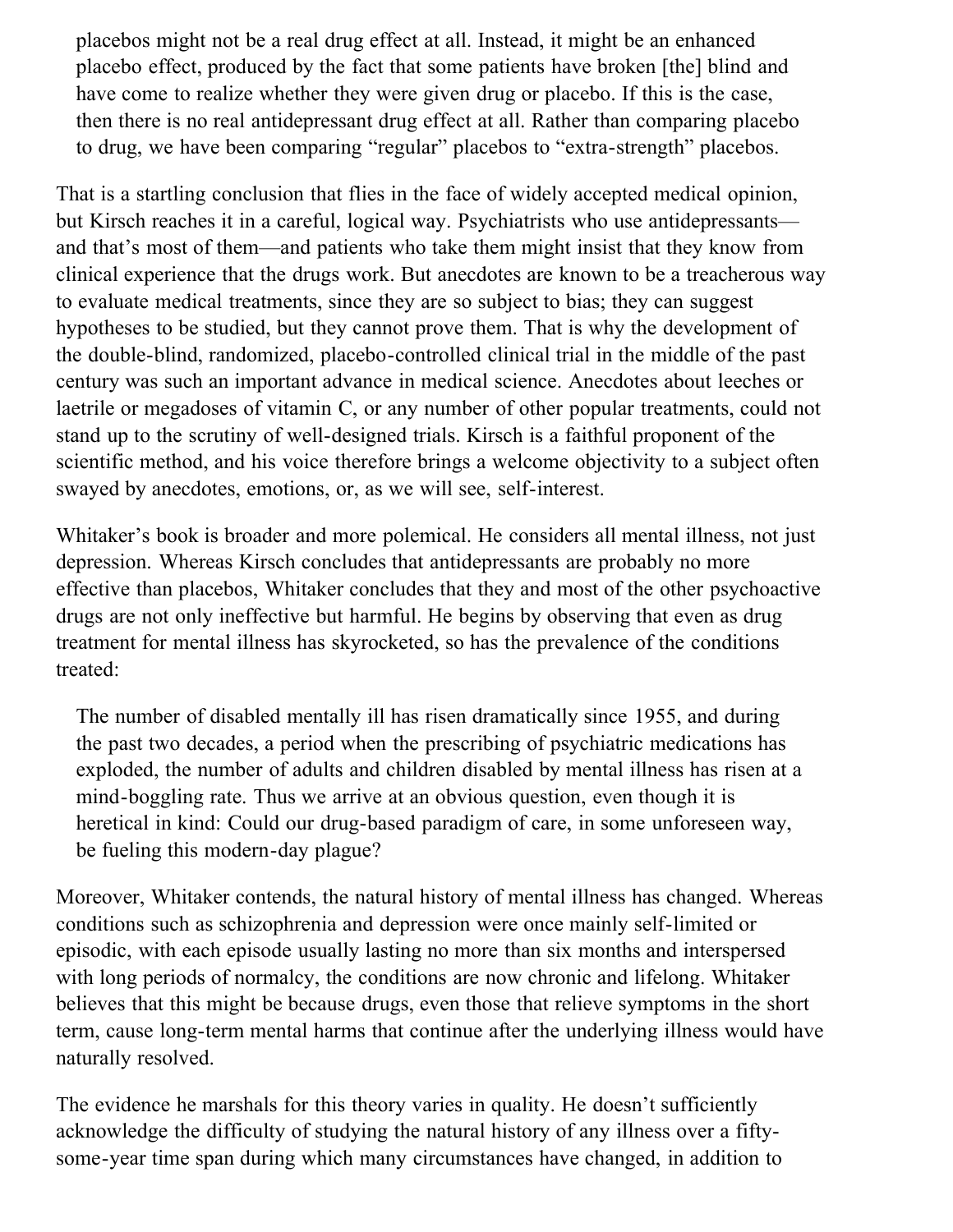drug use. It is even more difficult to compare long-term outcomes in treated versus untreated patients, since treatment may be more likely in those with more severe disease at the outset. Nevertheless, Whitaker's evidence is suggestive, if not conclusive.

If psychoactive drugs do cause harm, as Whitaker contends, what is the mechanism? The answer, he believes, lies in their effects on neurotransmitters. It is well understood that psychoactive drugs disturb neurotransmitter function, even if that was not the cause of the illness in the first place. Whitaker describes a chain of effects. When, for example, an SSRI antidepressant like Celexa increases serotonin levels in synapses, it stimulates compensatory changes through a process called negative feedback. In response to the high levels of serotonin, the neurons that secrete it (presynaptic neurons) release less of it, and the postsynaptic neurons become desensitized to it. In effect, the brain is trying to nullify the drug's effects. The same is true for drugs that block neurotransmitters, except in reverse. For example, most antipsychotic drugs block dopamine, but the presynaptic neurons compensate by releasing more of it, and the postsynaptic neurons take it up more avidly. (This explanation is necessarily oversimplified, since many psychoactive drugs affect more than one of the many neurotransmitters.)

With long-term use of psychoactive drugs, the result is, in the words of Steve Hyman, a former director of the NIMH and until recently provost of Harvard University, "substantial and long-lasting alterations in neural function." As quoted by Whitaker, the brain, Hyman wrote, begins to function in a manner "qualitatively as well as quantitatively different from the normal state." After several weeks on psychoactive drugs, the brain's compensatory efforts begin to fail, and side effects emerge that reflect the mechanism of action of the drugs. For example, the SSRIs may cause episodes of mania, because of the excess of serotonin. Antipsychotics cause side effects that resemble Parkinson's disease, because of the depletion of dopamine (which is also depleted in Parkinson's disease). As side effects emerge, they are often treated by other drugs, and many patients end up on a cocktail of psychoactive drugs prescribed for a cocktail of diagnoses. The episodes of mania caused by antidepressants may lead to a new diagnosis of "bipolar disorder" and treatment with a "mood stabilizer," such as Depokote (an anticonvulsant) plus one of the newer antipsychotic drugs. And so on.

Some patients take as many as six psychoactive drugs daily. One well- respected researcher, Nancy Andreasen, and her colleagues published evidence that the use of antipsychotic drugs is associated with shrinkage of the brain, and that the effect is directly related to the dose and duration of treatment. As Andreasen explained to *The New York Times*, "The prefrontal cortex doesn't get the input it needs and is being shut down by drugs. That reduces the psychotic symptoms. It also causes the prefrontal cortex to slowly atrophy." $+$ 

Getting off the drugs is exceedingly difficult, according to Whitaker, because when they are withdrawn the compensatory mechanisms are left unopposed. When Celexa is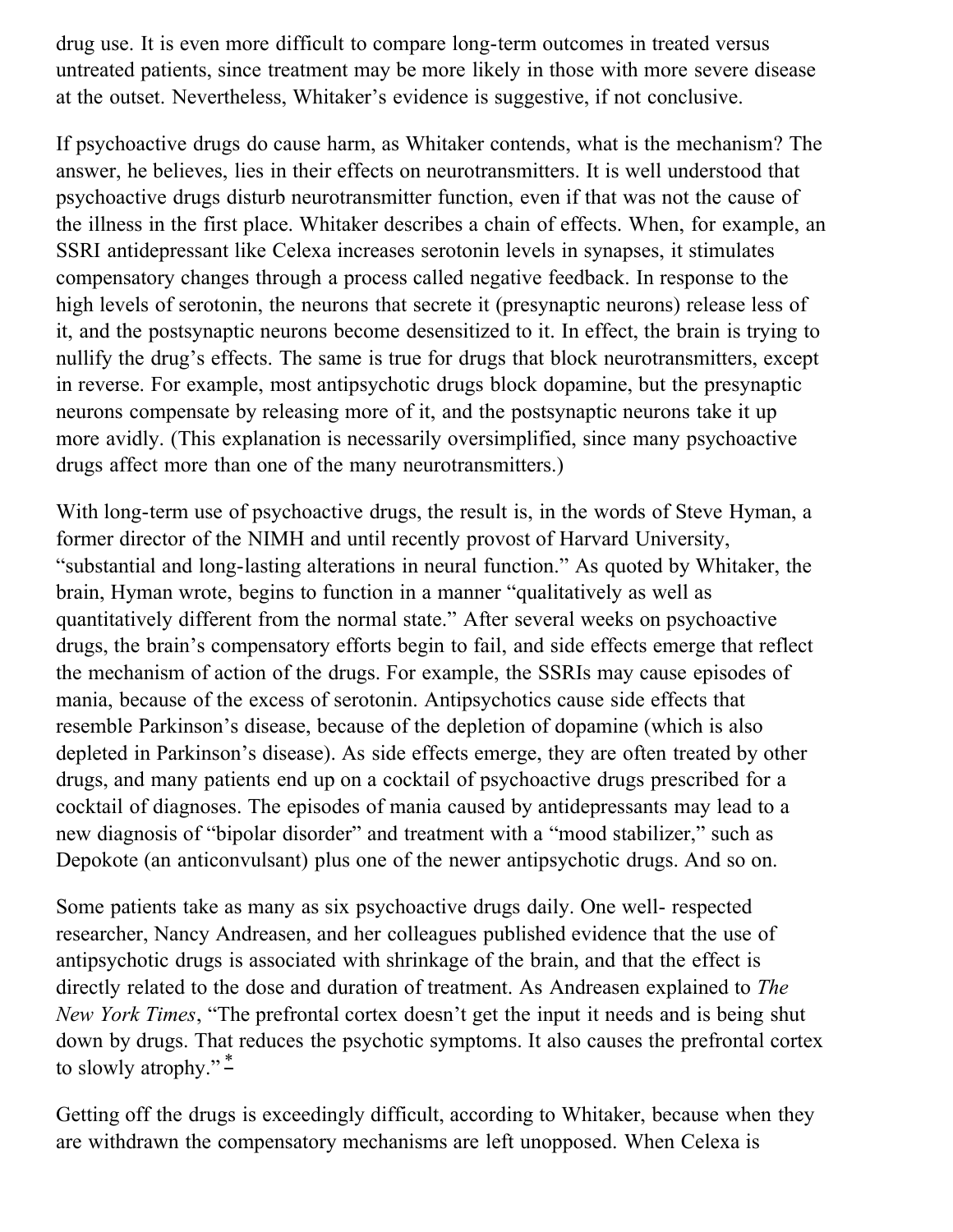withdrawn, serotonin levels fall precipitously because the presynaptic neurons are not releasing normal amounts and the postsynaptic neurons no longer have enough receptors for it. Similarly, when an antipsychotic is withdrawn, dopamine levels may skyrocket. The symptoms produced by withdrawing psychoactive drugs are often confused with relapses of the original disorder, which can lead psychiatrists to resume drug treatment, perhaps at higher doses.

Unlike the cool Kirsch, Whitaker is outraged by what he sees as an iatrogenic (i.e., inadvertent and medically introduced) epidemic of brain dysfunction, particularly that caused by the widespread use of the newer ("atypical") antipsychotics, such as Zyprexa, which cause serious side effects. Here is what he calls his "quick thought experiment":

Imagine that a virus suddenly appears in our society that makes people sleep twelve, fourteen hours a day. Those infected with it move about somewhat slowly and seem emotionally disengaged. Many gain huge amounts of weight—twenty, forty, sixty, and even one hundred pounds. Often their blood sugar levels soar, and so do their cholesterol levels. A number of those struck by the mysterious illness—including young children and teenagers—become diabetic in fairly short order…. The federal government gives hundreds of millions of dollars to scientists at the best universities to decipher the inner workings of this virus, and they report that the reason it causes such global dysfunction is that it blocks a multitude of neurotransmitter receptors in the brain—dopaminergic, serotonergic, muscarinic, adrenergic, and histaminergic. All of those neuronal pathways in the brain are compromised. Meanwhile, MRI studies find that over a period of several years, the virus shrinks the cerebral cortex, and this shrinkage is tied to cognitive decline. A terrified public clamors for a cure.

Now such an illness has in fact hit millions of American children and adults. We have just described the effects of Eli Lilly's best-selling antipsychotic, Zyprexa.

If psychoactive drugs are useless, as Kirsch believes about antidepressants, or worse than useless, as Whitaker believes, why are they so widely prescribed by psychiatrists and regarded by the public and the profession as something akin to wonder drugs? Why is the current against which Kirsch and Whitaker and, as we will see, Carlat are swimming so powerful? I discuss these questions in Part II of this review.

*—This is the first part of a two-part article.*

1. \*

See Claudia Dreifus, "Using Imaging to Look at Changes in the Brain," *The New York Times*, September 15, 2008.  $\leftrightarrow$